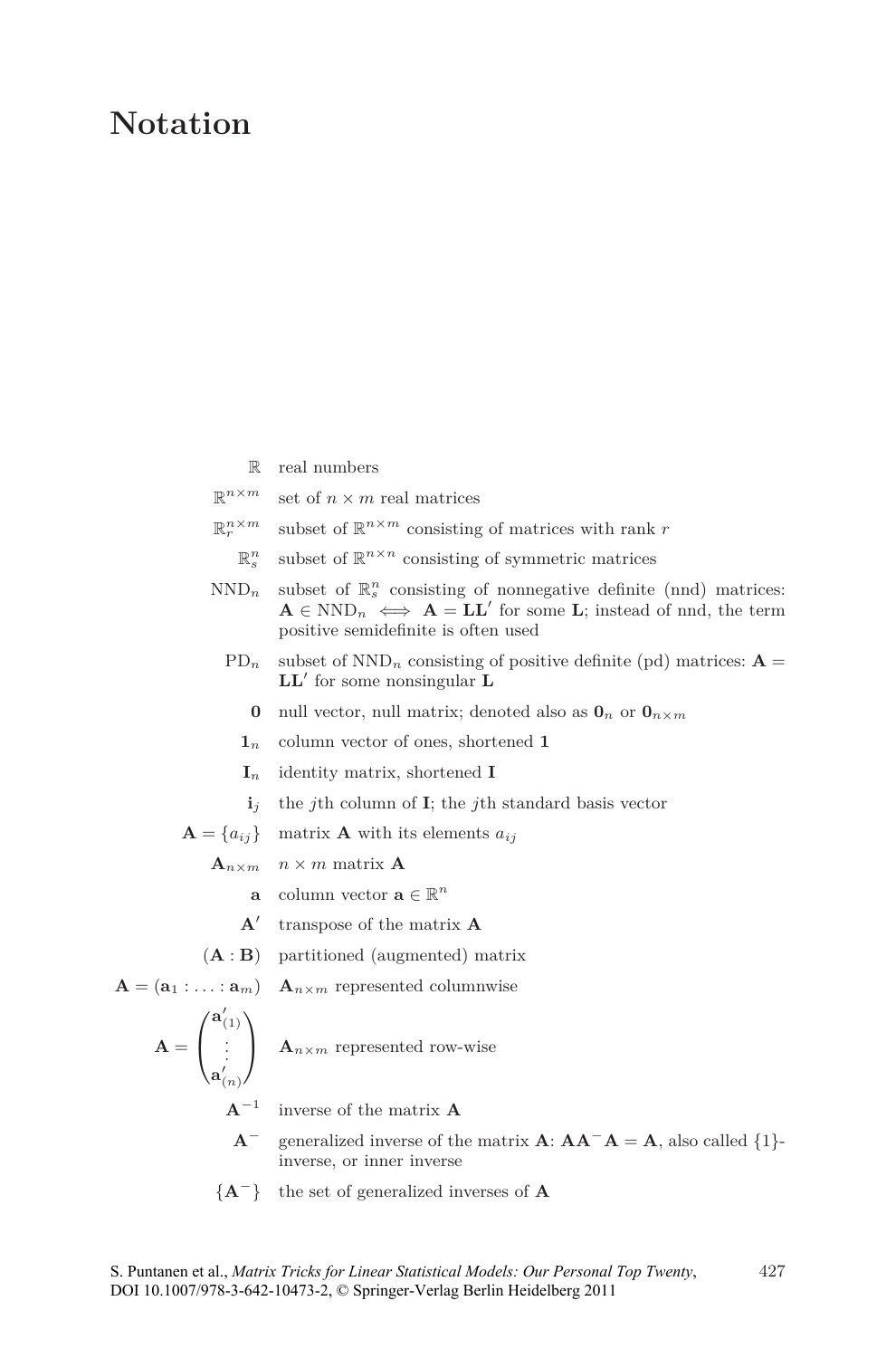- $\mathbf{A}_{12}^-$  reflexive generalized inverse of  $\mathbf{A}$ :  $\mathbf{A}\mathbf{A}^-\mathbf{A} = \mathbf{A}$ ,  $\mathbf{A}^-\mathbf{A}\mathbf{A}^- = \mathbf{A}^-$ , also called {12}-inverse
- $A^+$  the Moore–Penrose inverse of  $A$ : the unique matrix satisfying the four Moore–Penrose conditions:

| $(mpl)$ $AA^-A = A$ ,   | $(mp2)$ $A^-AA^- = A^-,$                                                |
|-------------------------|-------------------------------------------------------------------------|
| $(mp3) (AA^-)' = AA^-,$ | $(\text{mp4}) (\mathbf{A}^{-} \mathbf{A})' = \mathbf{A}^{-} \mathbf{A}$ |

**A**<sup>−</sup> *ij* generalized inverse of **A** satisfying the Moore–Penrose conditions (mp*i*) and (mp*j*)

**A**<sup>1</sup>*/*<sup>2</sup> symmetric nnd square root of  $\mathbf{A} \in \text{NND}_n$ :  $\mathbf{A}^{1/2} = \mathbf{T}\mathbf{\Lambda}^{1/2}\mathbf{T}'$ , where  $\mathbf{A} = \mathbf{T} \mathbf{\Lambda} \mathbf{T}'$  is the eigenvalue decomposition of  $\mathbf{A}$ 

$$
\mathbf{A}^{+1/2} \quad (\mathbf{A}^{+})^{1/2}
$$

In(**A**) = 
$$
(\pi, \nu, \delta)
$$
 inertia of the square matrix **A**:  $\pi, \nu$ , and  $\delta$  are the number of positive, negative, and zero eigenvalues of **A**, respectively, all counting multiplicities

- $\langle \mathbf{a}, \mathbf{b} \rangle$  standard inner product in  $\mathbb{R}^n$ :  $\langle \mathbf{a}, \mathbf{b} \rangle = \mathbf{a}'\mathbf{b}$ ; can denote also a general inner product in a vector space
- $\langle \mathbf{a}, \mathbf{b} \rangle_{\mathbf{V}}$  inner product  $\mathbf{a}' \mathbf{V} \mathbf{b}$ ;  $\mathbf{V}$  is the inner product matrix (ipm)
	- **a** ⊥ **b** vectors **a** and **b** are orthogonal with respect to a given inner product
		- **k** Euclidean norm (standard norm, 2-norm) of vector **a**, also denoted  $\|\mathbf{a}\|_2$ :  $\|\mathbf{a}\|^2 = \mathbf{a}'\mathbf{a}$ ; can denote also a general vector norm in a vector space
	- $\|\mathbf{a}\|_{\mathbf{V}}$  $\mathbf{V} = \mathbf{a}' \mathbf{V} \mathbf{a}$ , norm when the ipm is **V** (ellipsoidal norm)
- $\langle \mathbf{A}, \mathbf{B} \rangle$  standard matrix inner product between  $\mathbf{A}, \mathbf{B} \in \mathbb{R}^{n \times m}$ :  $\langle \mathbf{A}, \mathbf{B} \rangle$  =  $\mathrm{tr}(\mathbf{A}'\mathbf{B}) = \sum_{i,j} a_{ij}b_{ij}$
- $\|\mathbf{A}\|_F$  Euclidean (Frobenius) norm of the matrix  $\mathbf{A}$ :  $\|\mathbf{A}\|_F^2 = \text{tr}(\mathbf{A}'\mathbf{A}) = \sum_{i,i} a_{ij}^2$  $a_{i,j}^2 a_{ij}^2$
- $\|\mathbf{A}\|_2$  matrix 2-norm of the matrix **A** (spectral norm):

$$
\|\mathbf{A}\|_2 = \max_{\|\mathbf{x}\|_2 = 1} \|\mathbf{A}\mathbf{x}\|_2 = \mathrm{sg}_1(\mathbf{A}) = +\sqrt{\mathrm{ch}_1(\mathbf{A}'\mathbf{A})}
$$

- $\|\mathbf{A}^{-1}\|_2$  matrix 2-norm of nonsingular  $\mathbf{A}_{n \times n}$ :  $\|\mathbf{A}^{-1}\|_2 = 1/\text{sg}_n(\mathbf{A})$
- cond(**A**) condition number of nonsingular  $\mathbf{A}_{n \times n}$ : cond(**A**) =  $\|\mathbf{A}\|_2 \|\mathbf{A}^{-1}\|_2$  =  $\operatorname{sg}_1(\mathbf{A})/\operatorname{sg}_n(\mathbf{A})$
- $\cos(\mathbf{a}, \mathbf{b})$  cos  $\angle(\mathbf{a}, \mathbf{b})$ , the cosine of the angle,  $\theta$ , between the nonzero vectors **a** and **b**:  $\cos(\mathbf{a}, \mathbf{b}) = \cos \theta = \cos \angle(\mathbf{a}, \mathbf{b}) = \frac{\langle \mathbf{a}, \mathbf{b} \rangle}{\|\mathbf{a}\| \|\mathbf{b}\|}$ 
	- $∠(a, b)$  the angle, *θ*, 0 ≤ *θ* ≤ *π*, between the nonzero vectors **a** and **b**:  $\theta = \angle(\mathbf{a}, \mathbf{b}) = \cos^{-1}(\mathbf{a}, \mathbf{b})$
	- $\mathbf{A}[\alpha, \beta]$  submatrix of  $\mathbf{A}_{n \times n}$ , obtained by choosing the elements of **A** which lie in rows  $\alpha$  and columns  $\beta$ ;  $\alpha$  and  $\beta$  are index sets of the rows and the columns of **A**, respectively
		- ${\bf A}[\alpha]$  **A**[ $\alpha, \alpha$ ], principal submatrix; same rows and columns chosen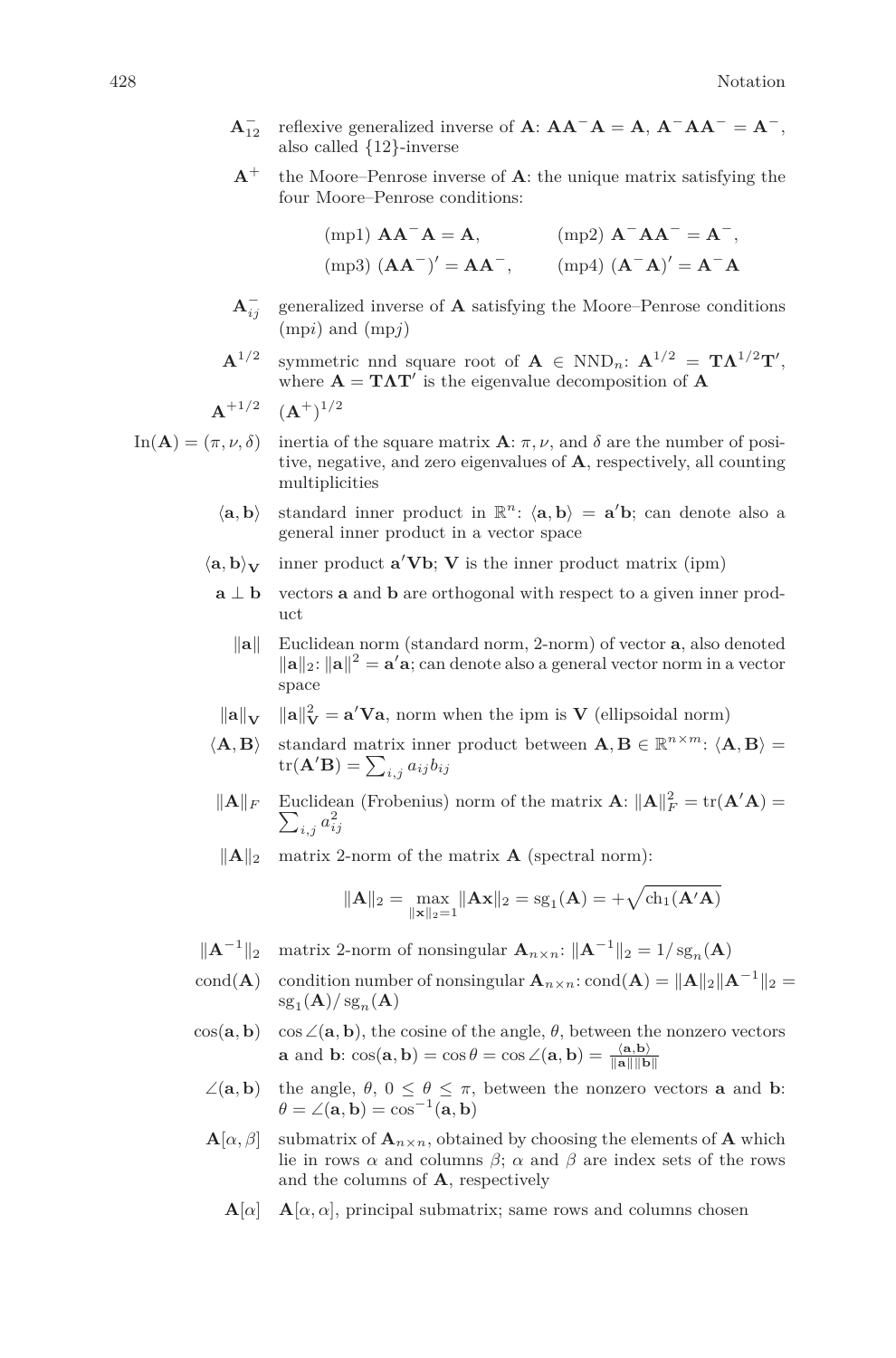- $\mathbf{A}_i^{\text{L}}$  *i*th leading principal submatrix of  $\mathbf{A}_{n \times n}$ :  $\mathbf{A}_i^{\text{L}} = \mathbf{A}[\alpha, \alpha]$ , where  $\alpha = \{1, \ldots, i\}$
- $\mathbf{A}(\alpha, \beta)$  submatrix of **A**, obtained by choosing the elements of **A** which do not lie in rows *α* and columns *β*
	- $\mathbf{A}(i, j)$  submatrix of **A**, obtained by deleting row *i* and column *j* from **A**

$$
\text{minor}(a_{ij}) \quad \text{if the minor of } A \text{ corresponding to } a_{ij}: \text{minor}(a_{ij}) = \det(A(i,j)),
$$

$$
i, j \in \{1, \dots, n\}
$$

- cof( $a_{ij}$ ) *ij*th cofactor of **A**: cof( $a_{ij}$ ) = (−1)<sup>*i+j*</sup> minor( $a_{ij}$ )
	- det(**A**) determinant of the matrix  $\mathbf{A}_{n \times n}$ : det(*a*) = *a*, *a*  $\in \mathbb{R}$ , det(**A**) =  $\sum_{j=1}^{n} a_{ij} \operatorname{cof}(a_{ij}), i \in \{1, \ldots, n\}$ : the Laplace expansion by minors along the *i*th row
- det(**A**[*α*]) principal minor
	- $\det(\mathbf{A}_i^{\text{L}})$  leading principal minor of order *i* 
		- $|{\bf A}|$  determinant of the matrix  ${\bf A}_{n \times n}$
	- diag(**A**) diagonal matrix formed by the diagonal entries of  $\mathbf{A}_{n \times n}$
- $diag(d_1, \ldots, d_n)$   $n \times n$  diagonal matrix with listed diagonal entries
	- diag(d)  $n \times n$  diagonal matrix whose *i*th diagonal element is  $d_i$ 
		- $\mathbf{A}_{\delta}$  diagonal matrix formed by the diagonal entries of  $\mathbf{A}_{n \times n}$
	- rk(**A**) rank of the matrix **A**
	- rank $(A)$  rank of the matrix  $A$ 
		- tr(**A**) trace of the matrix  $\mathbf{A}_{n \times n}$ : tr(**A**) =  $\sum_{i=1}^{n} a_{ii}$
	- trace( $\bf{A}$ ) trace of the matrix  $\bf{A}_{n \times n}$ 
		- $vec(\mathbf{A})$  vectoring operation: the vector formed by placing the columns of **A** under one another successively
		- $\mathbf{A} \otimes \mathbf{B}$  Kronecker product of  $\mathbf{A}_{n \times m}$  and  $\mathbf{B}_{n \times q}$ :

$$
\mathbf{A} \otimes \mathbf{B} = \begin{pmatrix} a_{11} \mathbf{B} & \dots & a_{1m} \mathbf{B} \\ \vdots & \vdots & \vdots \\ a_{n1} \mathbf{B} & \dots & a_{nm} \mathbf{B} \end{pmatrix} \in \mathbb{R}^{np \times mq}
$$

- **A***/***A**<sub>11</sub> Schur complement of **A**<sub>11</sub> in **A** =  $\begin{pmatrix} A_{11} & A_{12} \\ A_{21} & A_{22} \end{pmatrix}$ :  $\mathbf{A}/\mathbf{A}_{11} = \mathbf{A}_{22} - \mathbf{A}_{21}\mathbf{A}_{11} - \mathbf{A}_{12}$ 
	- **A**<sub>22</sub>·1 **A**<sub>22</sub> − **A**<sub>21</sub>**A**<sup> $-$ </sup><sub>11</sub>**A**<sub>12</sub>
- **A** ≥<sub>**L</sub> <b>0 A** is nonnegative definite: **A** = **LL**<sup> $\prime$ </sup> for some **L**; **A** ∈ NND<sub>*n*</sub></sub>
- **A** >**L O A** is positive definite: **A** = **LL**<sup> $\prime$ </sup> for some invertible **L**; **A** ∈ PD<sub>*n*</sub>
- **A**  $\leq$ <sub>1</sub> **B** − **A** is nonnegative definite; **B** − **A** ∈ NND<sub>n</sub>; **A** lies below **B** with respect to the Löwner ordering
- $A \leq B$  **B** − **A** is positive definite; **B** − **A** ∈ PD<sub>n</sub>
- **A**  $\leq_{rs}$  **B A** and **B** are rank-subtractive;  $rk(B A) = rk(B) rk(A);$  **A** lies below **B** with respect to the minus ordering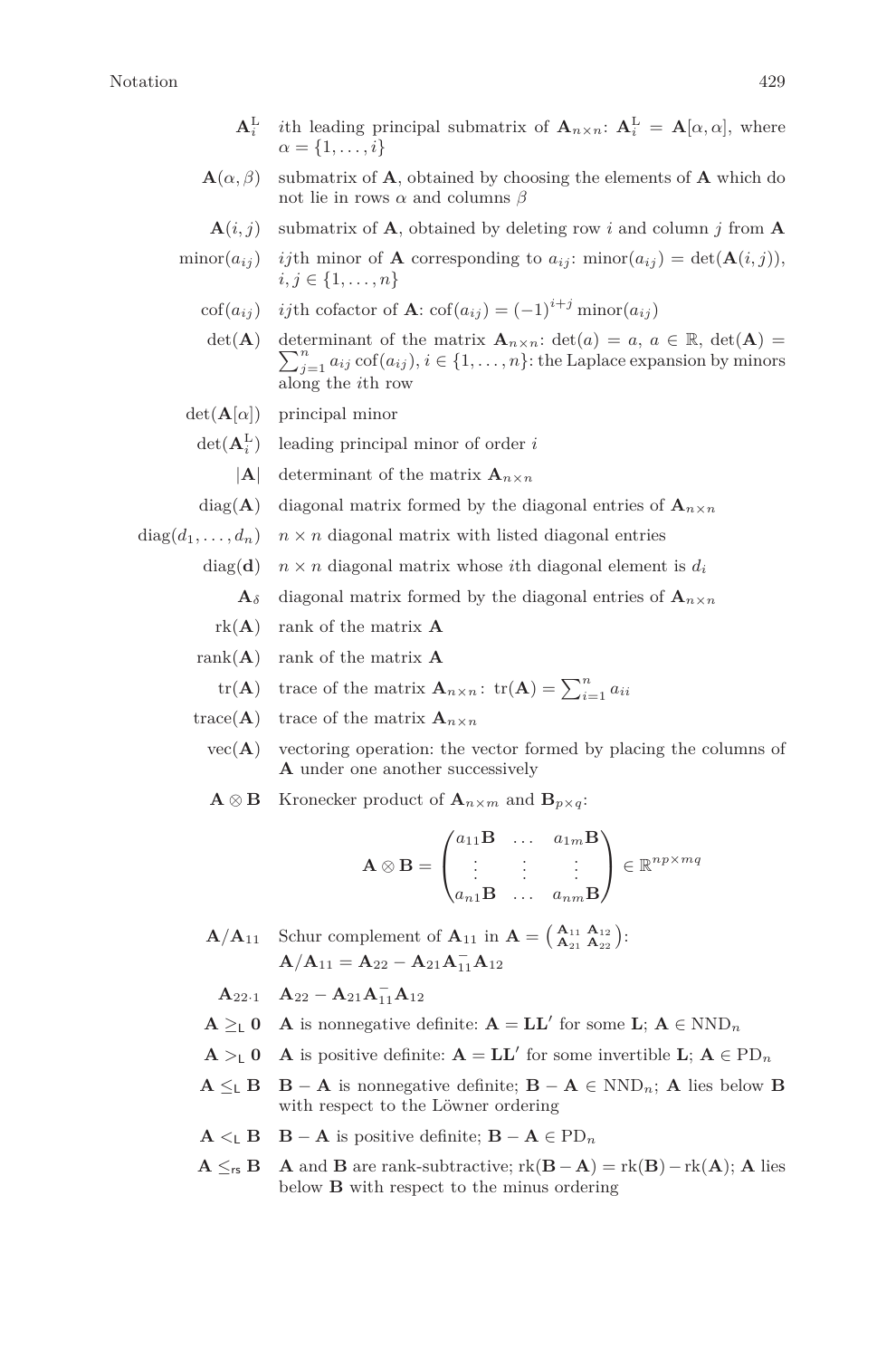- Sh(**V** | **X**) the shorted matrix of  $V \in NND_n$  with respect to  $X_{n \times p}$ , Sh(**V** | **X**) is the maximal element **U** (in the Löwner ordering) in the set  $\mathcal{U} = \{ \mathbf{U} : \mathbf{0} \leq_{\mathsf{L}} \mathbf{U} \leq_{\mathsf{L}} \mathbf{V}, \ \mathscr{C}(\mathbf{U}) \subset \mathscr{C}(\mathbf{X}) \}$ 
	- **P<sub>A</sub>** orthogonal projector onto  $\mathscr{C}(A)$  (w.r.t. **I**): **P**<sub>A</sub> =  $A(A'A)^{-}A'$  =  $A^+$
	- $\mathbf{P}_{\mathbf{A}: \mathbf{V}}$  orthogonal projector onto  $\mathscr{C}(\mathbf{A})$  w.r.t.  $\mathbf{V} \in \mathrm{PD}_n$ :  $P_{A;V} = A(A'VA)^{-}A'V$
	- **PA**;**V** generalized orthogonal projector onto  $\mathscr{C}(\mathbf{A})$  w.r.t. **V**  $\in$  NND<sub>n</sub>:  $\mathbf{P}_{\mathbf{A};\mathbf{V}} = \mathbf{A}(\mathbf{A}'\mathbf{V}\mathbf{A})^{-} \mathbf{A}'\mathbf{V} + \mathbf{A}[\mathbf{I}-(\mathbf{A}'\mathbf{V}\mathbf{A})^{-} \mathbf{A}'\mathbf{V}\mathbf{A}]\mathbf{U}$ , where **U** is arbitrary
	- $\mathbf{P}_{\mathbf{A}|\mathbf{B}}$  projector onto  $\mathscr{C}(\mathbf{A})$  along  $\mathscr{C}(\mathbf{B})$ :  $\mathbf{P}_{\mathbf{A}|\mathbf{B}}(\mathbf{A}:\mathbf{B}) = (\mathbf{A}:\mathbf{0})$
	- ${P_{\bf A|B}}$  set of matrices satisfying:  $P_{\bf A|B}({\bf A} : {\bf B}) = ({\bf A} : {\bf 0})$ 
		- $P_{\mathcal{U}}$  orthogonal projector onto the vector space  $\mathcal{U}$  (w.r.t. a given inner product)
		- $\mathscr{C}(\mathbf{A})$  column space of the matrix  $\mathbf{A}_{n \times p}$ :  $\mathscr{C}(\mathbf{A}) = \{ \mathbf{y} \in \mathbb{R}^n : \mathbf{y} =$ **Ax** for some  $\mathbf{x} \in \mathbb{R}^p$  }
		- $\mathcal{N}(\mathbf{A})$  null space of the matrix  $\mathbf{A}_{n \times p}$ :  $\mathcal{N}(\mathbf{A}) = \{ \mathbf{x} \in \mathbb{R}^p : \mathbf{A}\mathbf{x} = \mathbf{0} \}$
	- $\mathscr{C}(\mathbf{A})^{\perp}$  orthocomplement of  $\mathscr{C}(\mathbf{A})$  w.r.t. **I**:  $\mathscr{C}(\mathbf{A})^{\perp} = \{ \mathbf{z} \in \mathbb{R}^n : \mathbf{z}' \mathbf{A} \mathbf{x} =$  $\mathbf{0} \ \forall \ \mathbf{x} \in \mathbb{R}^p \ \} = \mathcal{N}(\mathbf{A}')$

 $\mathbf{A}^{\perp}$  matrix whose column space is  $\mathscr{C}(\mathbf{A}^{\perp}) = \mathscr{C}(\mathbf{A})^{\perp}$ 

- $\mathscr{C}(\mathbf{A})^\perp_\mathbf{V}$  $\frac{\perp}{\mathbf{V}}$  orthocomplement of  $\mathscr{C}(\mathbf{A})$  w.r.t.  $\mathbf{V}$ :  $\mathscr{C}(\mathbf{A})^{\perp}_{\mathbf{V}} = \{ \mathbf{z} \in \mathbb{R}^n : \mathbf{z}' \mathbf{V} \mathbf{A} \mathbf{x} = \emptyset \}$  $\mathbf{0} \ \forall \ \mathbf{x} \in \mathbb{R}^p \ \} = \mathcal{N}(\mathbf{A}'\mathbf{V})$ 
	- $A_{V}^{\perp}$  $\frac{1}{V}$  matrix whose column space is  $\mathscr{C}(\mathbf{A})\frac{1}{V}$
- $p_{\bf A}(x)$  the characteristic polynomial of **A**:  $p_{\bf A}(x) = det({\bf A} x{\bf I})$
- $U \subset V$  U is a subset of V; possibly  $U = V$
- $U + V$  sum of the vector spaces U and V
- $\mathcal{U} \oplus \mathcal{V}$  direct sum of the vector spaces U and V
- $\mathcal{U} \boxplus \mathcal{V}$  direct sum of the orthogonal vector spaces  $\mathcal{U}$  and  $\mathcal{V}$
- $U \cap V$  intersection of the vector spaces U and V
- ch<sub>*i*</sub>( $\mathbf{A}$ ) =  $\lambda_i$  the *i*th largest eigenvalue of  $\mathbf{A}_{n \times n}$  (all eigenvalues being real)
	- ch(**A**) set of all *n* eigenvalues of  $\mathbf{A}_{n \times n}$ , including multiplicities, called also the spectrum of  $\mathbf{A}$ :  $\text{ch}(\mathbf{A}) = {\text{ch}_1(\mathbf{A}), \dots, \text{ch}_n(\mathbf{A})}$
	- ch( $\mathbf{A}, \mathbf{B}$ ) set of proper eigenvalues of symmetric  $\mathbf{A}_{n \times n}$  with respect to  $\mathbf{B} \in$  $NND_n$ ;  $\lambda \in \text{ch}(\mathbf{A}, \mathbf{B})$  if  $\mathbf{A}\mathbf{w} = \lambda \mathbf{B}\mathbf{w}, \mathbf{B}\mathbf{w} \neq \mathbf{0}$
	- nzch( $\bf{A}$ ) set of the nonzero eigenvalues of  ${\bf A}_{n \times n}$ :  $\text{nzch}(\mathbf{A}) = {\text{ch}_1(\mathbf{A}), \dots, \text{ch}_r(\mathbf{A})}, r = \text{rank}(\mathbf{A})$
	- chv<sub>i</sub>(**A**) eigenvector of  $\mathbf{A}_{n \times n}$  with respect to  $\lambda_i = ch_i(\mathbf{A})$ : a nonzero vector  $\mathbf{t}_i$  satisfying the equation  $\mathbf{A}\mathbf{t}_i = \lambda_i \mathbf{t}_i$
- $\operatorname{sg}_i(A) = \delta_i$  the *i*th largest singular value of  $A_{n \times m}$ :  $\operatorname{sg}_i(A) = +\sqrt{\operatorname{ch}_i(A'A)}$  $+\sqrt{\ch_i(\mathbf{A}\mathbf{A}^\prime)}$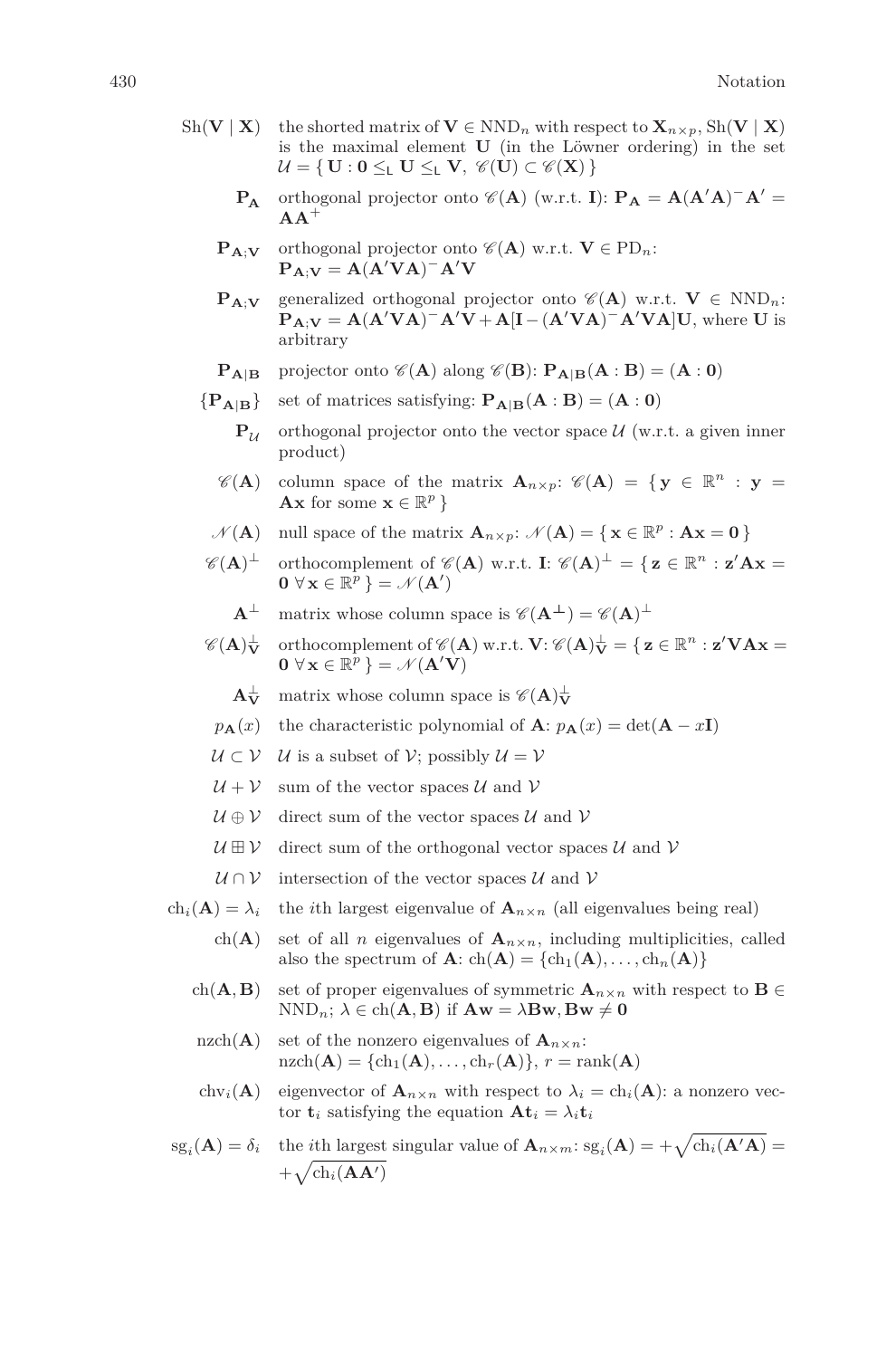## Notation 431

- sg(**A**) set of the singular values of  $\mathbf{A}_{n \times m}$  ( $m \leq n$ ):  $sg(\mathbf{A}) = \{sg_1(\mathbf{A}), \ldots, sg_m(\mathbf{A})\}$
- nzsg( $\bf{A}$ ) set of the nonzero singular values of  ${\bf A}_{n \times m}$ :  $\text{nzsg}(\mathbf{A}) = \{\text{sg}_1(\mathbf{A}), \dots, \text{sg}_r(\mathbf{A})\}, r = \text{rank}(\mathbf{A})$ 
	- $\rho(\mathbf{A})$  the spectral radius of  $\mathbf{A}_{n \times n}$ : the maximum of the absolute values of the eigenvalues of  $\mathbf{A}_{n \times n}$
	- $var_s(y)$  sample variance of the variable *y*

$$
\text{var}_{d}(\mathbf{y}) = s_y^2 \quad \text{sample variance: argument is the variable vector } \mathbf{y} \in \mathbb{R}^n: \\ \text{var}_{d}(\mathbf{y}) = \frac{1}{n-1} \mathbf{y}' \mathbf{C} \mathbf{y} = \frac{1}{n-1} \sum_{i=1}^n (y_i - \bar{y})^2
$$

 $\cos(x, y)$  sample covariance between the variables x and y

$$
cov_{d}(\mathbf{x}, \mathbf{y}) = s_{xy} \quad \text{sample covariance: arguments are variable vectors } \in \mathbb{R}^{n}: \\ cov_{d}(\mathbf{x}, \mathbf{y}) = \frac{1}{n-1} \mathbf{x}' \mathbf{C} \mathbf{y} = \frac{1}{n-1} \sum_{i=1}^{n} (x_{i} - \bar{x}_{i})(y_{i} - \bar{y})
$$

- $\text{cor}_d(\mathbf{x}, \mathbf{y}) = r_{xy}$  sample correlation:  $r_{xy} = \mathbf{x}' \mathbf{C} \mathbf{y} / \sqrt{\mathbf{x}' \mathbf{C} \mathbf{x} \cdot \mathbf{y}' \mathbf{C} \mathbf{y}} = \cos(\mathbf{C} \mathbf{x}, \mathbf{C} \mathbf{y})$ 
	- $\bar{\bar{\mathbf{x}}}$  projection of **x** onto  $\mathscr{C}(\mathbf{1}_n): \bar{\bar{\mathbf{x}}} = \mathbf{J}\mathbf{x} = \bar{x}\mathbf{1}_n$
	- $\tilde{\mathbf{x}}$  centered  $\mathbf{x}$ :  $\tilde{\mathbf{x}} = \mathbf{C}\mathbf{x} = \mathbf{x} \mathbf{J}\mathbf{x} = \mathbf{x} \bar{x}\mathbf{1}_n$
	- **U**  $n \times d$  data matrix of the *u*-variables:

$$
\mathbf{U}=(\mathbf{u}_1:\ldots:\mathbf{u}_d)=\begin{pmatrix}\mathbf{u}'_{(1)}\\\vdots\\\mathbf{u}'_{(n)}\end{pmatrix}
$$

 $\mathbf{u}_1, \ldots, \mathbf{u}_d$  "variable vectors" in "variable space"  $\mathbb{R}^n$ 

- $\mathbf{u}_{(1)}, \ldots, \mathbf{u}_{(n)}$  "observation vectors" in "observation space"  $\mathbb{R}^d$ 
	- $\bar{\mathbf{u}}$  vector of means of the variables  $u_1, \ldots, u_d$ :  $\bar{\mathbf{u}} = (\bar{u}_1, \ldots, \bar{u}_d)'$
	- $\widetilde{\mathbf{U}}$  centered  $\mathbf{U} : \widetilde{\mathbf{U}} = \mathbf{C}\mathbf{U}$ ,  $\mathbf{C}$  is the centering matrix
	- $\tilde{\mathbf{u}}_1, \ldots, \tilde{\mathbf{u}}_d$  centered variable vectors
- $\tilde{\mathbf{u}}_{(1)}, \ldots, \tilde{\mathbf{u}}_{(n)}$  centered observation vectors

$$
\text{var}_{d}(\mathbf{u}_{i}) = s_{i}^{2} \quad \text{sample variance: argument is the variable vector } \mathbf{u}_{i} \in \mathbb{R}^{n}: \\
\text{var}_{d}(\mathbf{u}_{i}) = \frac{1}{n-1} \mathbf{u}_{i}^{\prime} \mathbf{C} \mathbf{u}_{i} = \frac{1}{n-1} \sum_{\ell=1}^{n} (u_{\ell i} - \bar{u}_{i})^{2}
$$

 $cov_d(\mathbf{u}_i, \mathbf{u}_j) = s_{ij}$  sample covariance: arguments are variable vectors  $\in \mathbb{R}^n$ :  $s_{ij} = \frac{1}{n-1} \mathbf{u}'_i \mathbf{C} \mathbf{u}_j = \frac{1}{n-1} \sum_{\ell=1}^n (u_{\ell i} - \bar{u}_i)(u_{\ell j} - \bar{u}_j)$ 

 $\text{ssp}(\mathbf{U}) = \{t_{ij}\}\$ matrix **T**  $(d \times d)$  of the sums of squares and products of deviations about the mean:  $\mathbf{T} = \mathbf{U}'\mathbf{C}\mathbf{U} = \sum_{i=1}^{n} (\mathbf{u}_{(i)} - \bar{\mathbf{u}})(\mathbf{u}_{(i)} - \bar{\mathbf{u}})'$ 

- $cov_d(\mathbf{U}) = \{s_{ij}\}\$  sample covariance matrix **S**  $(d \times d)$  of the data matrix **U**:  $\mathbf{S} = \frac{1}{n-1} \mathbf{T} = \frac{1}{n-1} \sum_{i=1}^{n} (\mathbf{u}_{(i)} - \bar{\mathbf{u}})(\mathbf{u}_{(i)} - \bar{\mathbf{u}})'$
- $\text{cor}_{d}(\mathbf{u}_{i}, \mathbf{u}_{j}) = r_{ij}$  sample correlation: arguments are variable vectors  $\in \mathbb{R}^{n}$
- $\text{cor}_{d}(\mathbf{U}) = \{r_{ij}\}\$  sample correlation matrix **R**  $(d \times d)$  of the data matrix **U**:  $\mathbf{R} = \mathrm{cor}_{\mathrm{d}}(\mathbf{U}) = (\mathrm{diag} \, \mathbf{S})^{-1/2} \mathbf{S} (\mathrm{diag} \, \mathbf{S})^{-1/2}$
- 
- $MHLN^2(\mathbf{u}_{(i)}, \mathbf{\bar{u}}, \mathbf{S})$  sample Mahalanobis distance (squared) of the *i*th observation from the mean:  $MHLN^2(\mathbf{u}_{(i)}, \bar{\mathbf{u}}, \mathbf{S}) = (\mathbf{u}_{(i)} - \bar{\mathbf{u}})'\mathbf{S}^{-1}(\mathbf{u}_{(i)} - \bar{\mathbf{u}})$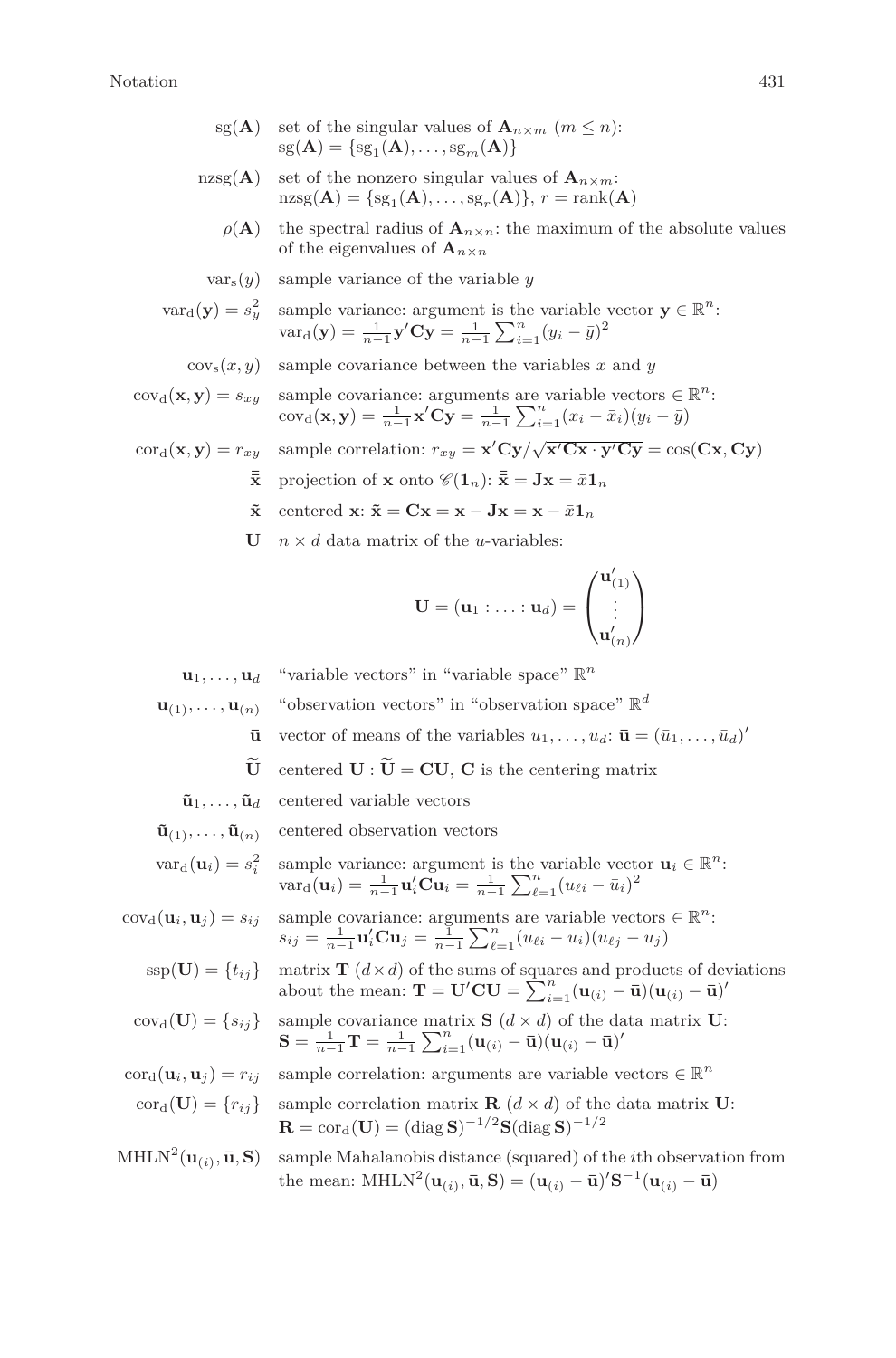- $\text{MHLN}^2(\bar{\mathbf{u}}_i, \bar{\mathbf{u}}_j, \mathbf{S}_*)$  sample Mahalanobis distance (squared) between two mean vectors:  $MHLN^2(\bar{\mathbf{u}}_i, \bar{\mathbf{u}}_j, \mathbf{S}_*) = (\bar{\mathbf{u}}_i - \bar{\mathbf{u}}_j)' \mathbf{S}_*^{-1}(\bar{\mathbf{u}}_i - \bar{\mathbf{u}}_j),$  where  $\mathbf{S}_* = \frac{1}{n_1+n_2-2} (\mathbf{U}_1' \mathbf{C}_{n_1} \mathbf{U}_1 + \mathbf{U}_2' \mathbf{C}_{n_2} \mathbf{U}_2)$ 
	- $MHLN<sup>2</sup>(**u**, **µ**, **Σ**)$  population Mahalanobis distance squared:  $\text{MHLN}^2(\mathbf{u}, \boldsymbol{\mu}, \boldsymbol{\Sigma}) = (\mathbf{u} - \boldsymbol{\mu})' \boldsymbol{\Sigma}^{-1}(\mathbf{u} - \boldsymbol{\mu})$ 
		- E(·) expectation of a random argument:  $E(x) = p_1x_1 + \cdots + p_kx_k$  if *x* is a discrete random variable whose values are  $x_1, \ldots, x_k$  with corresponding probabilities *p*1*, . . . , p<sup>k</sup>*
		- $var(x) = \sigma_x^2$  variance of the random variable *x*:  $\sigma_x^2 = E(x \mu_x)^2$ ,  $\mu_x = E(x)$

 $cov(x, y) = \sigma_{xy}$  covariance between the random variables *x* and *y*:  $\sigma_{xy} = E(x - \mu_x)(y - \mu_y), \mu_x = E(x), \mu_y = E(y)$ 

- $\text{cor}(x, y) = \varrho_{xy}$  correlation between the random variables *x* and *y*:  $\varrho_{xy} = \frac{\sigma_{xy}}{g}$ *σxσ<sup>y</sup>*
	- cov(**x**) covariance matrix  $(d \times d)$  of a *d*-dimensional random vector **x**:  $cov(\mathbf{x}) = \mathbf{\Sigma} = E(\mathbf{x} - \boldsymbol{\mu}_{\mathbf{x}})(\mathbf{x} - \boldsymbol{\mu}_{\mathbf{x}})'$
	- cor(**x**) correlation matrix  $(d \times d)$  of the random vector **x**:  $\text{cor}(\mathbf{x}) = \boldsymbol{\rho} = (\text{diag } \boldsymbol{\Sigma})^{-1/2} \boldsymbol{\Sigma} (\text{diag } \boldsymbol{\Sigma})^{-1/2}$
	- $cov(\mathbf{x}, \mathbf{y})$  (cross-)covariance matrix between the random vectors **x** and **y**:  $cov(\mathbf{x}, \mathbf{y}) = E(\mathbf{x} - \boldsymbol{\mu}_{\mathbf{x}})(\mathbf{y} - \boldsymbol{\mu}_{\mathbf{y}})' = \boldsymbol{\Sigma}_{\mathbf{x}\mathbf{y}}$
	- $cov(\mathbf{x}, \mathbf{x})$   $cov(\mathbf{x}, \mathbf{x}) = cov(\mathbf{x})$
	- $\text{cor}(\mathbf{x}, \mathbf{y})$  (cross-)correlation matrix between the random vectors **x** and **y** 
		- $\operatorname{cov}(\begin{array}{c} \mathbf{x} \\ y \end{array})$  partitioned covariance matrix of the random vector  $\begin{pmatrix} \mathbf{x} \\ y \end{pmatrix}$ :

$$
\operatorname{cov}\begin{pmatrix} \mathbf{x} \\ y \end{pmatrix} = \begin{pmatrix} \Sigma_{\mathbf{xx}} & \sigma_{\mathbf{xy}} \\ \sigma'_{\mathbf{xy}} & \sigma_{y}^{2} \end{pmatrix} = \begin{pmatrix} \operatorname{cov}(\mathbf{x}, \mathbf{x}) & \operatorname{cov}(\mathbf{x}, y) \\ \operatorname{cov}(\mathbf{x}, y)' & \operatorname{var}(y) \end{pmatrix}
$$

 $\mathbf{x} \sim (\boldsymbol{\mu}, \boldsymbol{\Sigma})$   $E(\mathbf{x}) = \boldsymbol{\mu}, cov(\mathbf{x}) = \boldsymbol{\Sigma}$ 

- $\mathbf{x} \sim \mathrm{N}_p(\boldsymbol{\mu}, \boldsymbol{\Sigma})$  **x** follows the *p*-dimensional normal distribution  $\mathrm{N}_p(\boldsymbol{\mu}, \boldsymbol{\Sigma})$ 
	- $n(\mathbf{x}; \boldsymbol{\mu}, \boldsymbol{\Sigma})$  density for  $\mathbf{x} \sim \mathrm{N}_p(\boldsymbol{\mu}, \boldsymbol{\Sigma}), \boldsymbol{\Sigma}$  pd:

$$
n(\mathbf{x}; \boldsymbol{\mu}, \boldsymbol{\Sigma}) = \frac{1}{(2\pi)^{p/2} |\boldsymbol{\Sigma}|^{1/2}} e^{-\frac{1}{2}(\mathbf{x} - \boldsymbol{\mu})' \boldsymbol{\Sigma}^{-1}(\mathbf{x} - \boldsymbol{\mu})}
$$

- $cc_i(\mathbf{x}, \mathbf{y})$  *i*th largest canonical correlation between the random vectors **x** and **y**
- $cc(\mathbf{x}, \mathbf{y})$  set of the canonical correlations between the random vectors **x** and **y**
- $cc_{+}(\mathbf{x}, \mathbf{y})$  set of the nonzero (necessarily positive) canonical correlations between the random vectors **x** and **y**; square roots of the nonzero eigenvalues of  $P_{\bf A}P_{\bf B}$ :

$$
cc_{+}(\mathbf{x}, \mathbf{y}) = n \mathbf{z} ch^{1/2}(\mathbf{P}_{\mathbf{A}} \mathbf{P}_{\mathbf{B}}) = n \mathbf{z} \mathbf{g} [(\mathbf{A}'\mathbf{A})^{+1/2} \mathbf{A}' \mathbf{B} (\mathbf{B}'\mathbf{B})^{+1/2}],
$$

$$
cov\begin{pmatrix} \mathbf{x} \\ \mathbf{y} \end{pmatrix} = \begin{pmatrix} \mathbf{A}'\mathbf{A} & \mathbf{A}'\mathbf{B} \\ \mathbf{B}'\mathbf{A} & \mathbf{B}'\mathbf{B} \end{pmatrix}
$$

 $X = (1 : X_0)$  in regression context often the model matrix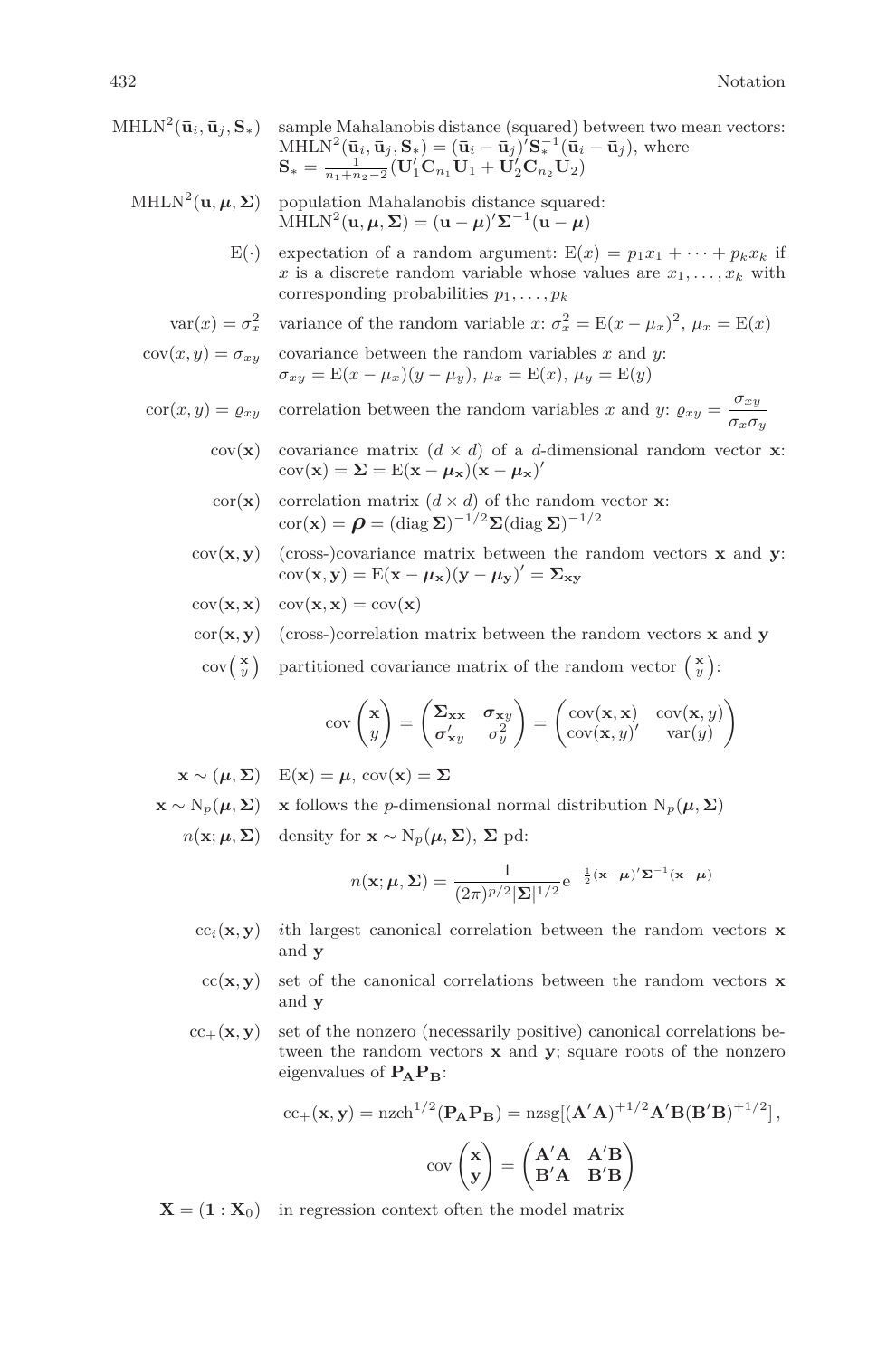$\mathbf{X}_0$  *n* × *k* data matrix of the *x*-variables:

$$
\mathbf{X}_0 = (\mathbf{x}_1 : \ldots : \mathbf{x}_k) = \begin{pmatrix} \mathbf{x}'_{(1)} \\ \vdots \\ \mathbf{x}'_{(n)} \end{pmatrix}
$$

 $\mathbf{x}_1, \ldots, \mathbf{x}_k$  variable vectors in the variable space  $\mathbb{R}^n$ 

$$
\mathbf{x}_{(1)}, \ldots, \mathbf{x}_{(n)}
$$
 observation vectors in the observation space  $\mathbb{R}^k$ 

 $\text{ssp}(\mathbf{X}_0 : \mathbf{y})$  partitioned matrix of the sums of squares and products of deviations about the mean of data  $(\mathbf{X}_0 : \mathbf{v})$ :

$$
SSp(\mathbf{X}_0 : \mathbf{y}) = \begin{pmatrix} \mathbf{T}_{\mathbf{x}\mathbf{x}} & \mathbf{t}_{\mathbf{x}y} \\ \mathbf{t}_{\mathbf{x}y}^{\prime} & t_{yy} \end{pmatrix} = (\mathbf{X}_0 : \mathbf{y})^{\prime} \mathbf{C} (\mathbf{X}_0 : \mathbf{y})
$$

 $cov_d(\mathbf{X}_0 : y)$  partitioned sample covariance matrix of data  $(\mathbf{X}_0 : y)$ :

$$
cov_{d}(\mathbf{X}_{0} : \mathbf{y}) = \begin{pmatrix} \mathbf{S}_{\mathbf{xx}} & \mathbf{s}_{\mathbf{x}y} \\ \mathbf{s}_{\mathbf{x}y}^{\prime} & s_{y}^{2} \end{pmatrix}
$$

 $\text{cor}_{d}(\mathbf{X}_{0} : \mathbf{v})$  partitioned sample correlation matrix of data  $(\mathbf{X}_{0} : \mathbf{v})$ :

$$
cor_{d}(\mathbf{X}_{0} : \mathbf{y}) = \begin{pmatrix} \mathbf{R}_{\mathbf{xx}} & \mathbf{r}_{\mathbf{xy}} \\ \mathbf{r}'_{\mathbf{xy}} & 1 \end{pmatrix}
$$

- **H** orthogonal projector onto  $\mathscr{C}(\mathbf{X})$ , the hat matrix:  $\mathbf{H} = \mathbf{X}(\mathbf{X}'\mathbf{X})^{-1}\mathbf{X}' =$  $XX^+ = P_Y$
- **M** orthogonal projector onto  $\mathscr{C}(\mathbf{X})^{\perp}$ : **M** = **I**<sub>n</sub> − **H**
- **J** the orthogonal projector onto  $\mathscr{C}(1_n)$ :  $J = \frac{1}{n} 1_n 1_n' = P_{1_n}$
- **C** centering matrix, the orthogonal projector onto  $\mathscr{C}(\mathbf{1}_n)^{\perp}$ :  $C = I_n - J$
- $(\mathbf{X}_1 : \mathbf{X}_2)$  partitioned model matrix **X** 
	- **M**<sub>1</sub> orthogonal projector onto  $\mathscr{C}(\mathbf{X}_1)^{\perp}$ :  $\mathbf{M}_1 = \mathbf{I}_n \mathbf{P}_{\mathbf{X}_1}$
	- $\hat{\beta}$  solution to normal equation  $\mathbf{X}'\mathbf{X}\beta = \mathbf{X}'\mathbf{y}$ , OLSE( $\beta$ )
	- $\mathbf{X}\hat{\beta} = \hat{\mathbf{y}}$   $\hat{\mathbf{y}} = \mathbf{H}\mathbf{y} = \text{OLS}$  fitted values,  $\text{OLSE}(\mathbf{X}\beta)$ , denoted also  $\hat{\mathbf{X}}\hat{\beta} = \hat{\boldsymbol{\mu}}$ , when  $\mu = \mathbf{X}\boldsymbol{\beta}$ 
		- $\tilde{\beta}$  solution to generalized normal equation  $\mathbf{X}'\mathbf{W}^-\mathbf{X}\beta = \mathbf{X}'\mathbf{W}^-\mathbf{v}$ , where  $\mathbf{W} = \mathbf{V} + \mathbf{X}\mathbf{U}\mathbf{X}'$ ,  $\mathscr{C}(\mathbf{W}) = \mathscr{C}(\mathbf{X} : \mathbf{V})$
		- $\tilde{\beta}$  if **V** is positive definite and **X** has full column rank, then  $\tilde{\beta}$  =  $\text{BLE}(\hat{\boldsymbol{\beta}}) = (\mathbf{X}'\mathbf{V}^{-1}\mathbf{X})^{-1}\mathbf{X}'\mathbf{V}^{-1}\mathbf{y}$

 $\mathbf{X}\tilde{\boldsymbol{\beta}}$  BLUE( $\mathbf{X}\boldsymbol{\beta}$ ), denoted also  $\mathbf{X}\tilde{\boldsymbol{\beta}} = \tilde{\boldsymbol{\mu}}$ 

- $\bar{y}$  mean of the response variable *y*:  $\bar{y} = (y_1 + \cdots + y_n)/n$
- $\bar{x}$  vector of the means of *k* regressor variables  $x_1, \ldots, x_k$ :  $\bar{x}$  =  $(\bar{x}_1, \ldots, \bar{x}_k)' \in \mathbb{R}^k$
- $\bar{\bar{\mathbf{y}}}$  projection of **y** onto  $\mathscr{C}(\mathbf{1}_n): \bar{\bar{\mathbf{y}}} = \mathbf{J}\mathbf{y} = \bar{y}\mathbf{1}_n$